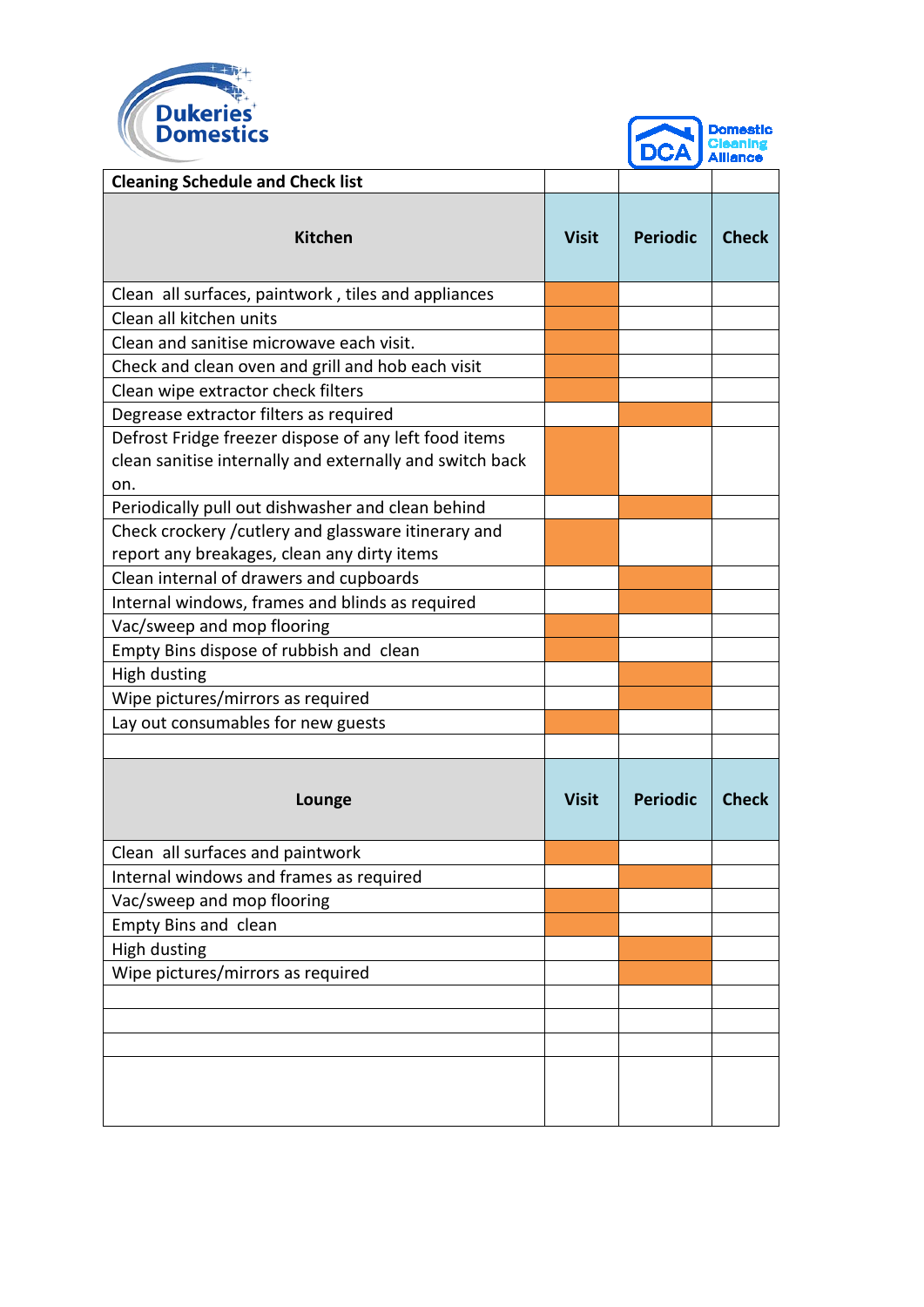



|                                                                 |              | $\blacktriangleright$ $\blacktriangleright$ $\blacktriangleright$ $\blacktriangleright$ $\blacktriangleright$ $\blacktriangleright$ $\blacktriangleright$ $\blacktriangleright$ $\dashv$ $\dashv$ $\dashv$ |              |
|-----------------------------------------------------------------|--------------|------------------------------------------------------------------------------------------------------------------------------------------------------------------------------------------------------------|--------------|
| <b>Hall Stairs and landing</b>                                  | <b>Visit</b> | <b>Periodic</b>                                                                                                                                                                                            | <b>Check</b> |
| Clean all surfaces and paintwork                                |              |                                                                                                                                                                                                            |              |
| Vacuum flooring                                                 |              |                                                                                                                                                                                                            |              |
| <b>High dusting</b>                                             |              |                                                                                                                                                                                                            |              |
| Wipe pictures/mirrors as required                               |              |                                                                                                                                                                                                            |              |
|                                                                 |              |                                                                                                                                                                                                            |              |
|                                                                 |              |                                                                                                                                                                                                            |              |
| <b>Bathroom</b>                                                 | <b>Visit</b> | <b>Periodic</b>                                                                                                                                                                                            | <b>Check</b> |
| Clean all surfaces and paintwork                                |              |                                                                                                                                                                                                            |              |
| Clean all vitreous surfaces and clean and polish bright<br>work |              |                                                                                                                                                                                                            |              |
| Descale sanitary fittings and shower head periodically          |              |                                                                                                                                                                                                            |              |
| Clean plug traps and overflows as required                      |              |                                                                                                                                                                                                            |              |
| Internal windows and frames as required                         |              |                                                                                                                                                                                                            |              |
| Replace towelling with fresh                                    |              |                                                                                                                                                                                                            |              |
| Remove linen and towels for laundering and ironing              |              |                                                                                                                                                                                                            |              |
| Vac/sweep and mop flooring                                      |              |                                                                                                                                                                                                            |              |
| Empty Bins and clean                                            |              |                                                                                                                                                                                                            |              |
| High dusting                                                    |              |                                                                                                                                                                                                            |              |
| Wipe/clean mirrors                                              |              |                                                                                                                                                                                                            |              |
|                                                                 |              |                                                                                                                                                                                                            |              |
|                                                                 |              |                                                                                                                                                                                                            |              |
|                                                                 |              |                                                                                                                                                                                                            |              |
|                                                                 |              |                                                                                                                                                                                                            |              |
|                                                                 |              |                                                                                                                                                                                                            |              |
| <b>Bedrooms</b>                                                 | <b>Visit</b> | <b>Periodic</b>                                                                                                                                                                                            | <b>Check</b> |
| Strip and remake Bed with fresh linen                           |              |                                                                                                                                                                                                            |              |
| Replace towelling with fresh                                    |              |                                                                                                                                                                                                            |              |
| Remove linen and towels for laundering and ironing              |              |                                                                                                                                                                                                            |              |
| Clean all surfaces and paintwork                                |              |                                                                                                                                                                                                            |              |
| Internal windows and frames as required                         |              |                                                                                                                                                                                                            |              |
| Vac/sweep and mop flooring                                      |              |                                                                                                                                                                                                            |              |
| <b>Empty Bins and clean</b>                                     |              |                                                                                                                                                                                                            |              |
| High dusting                                                    |              |                                                                                                                                                                                                            |              |
| Wipe pictures/mirrors as required                               |              |                                                                                                                                                                                                            |              |